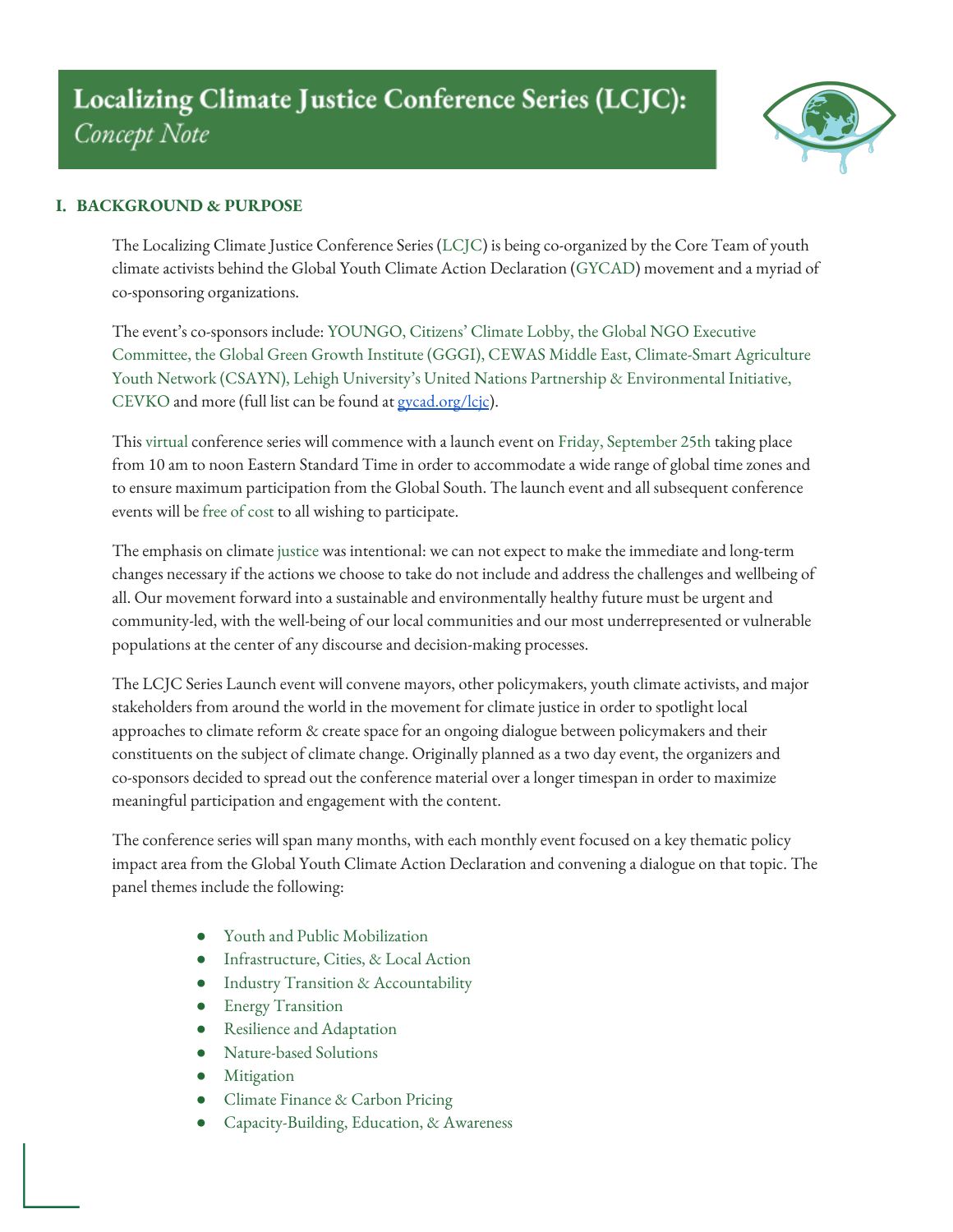#### **II. CONFERENCE LAUNCH EVENT STRUCTURE**

#### *SEPTEMBER 25th, 2020: LCJC Series Launch*

The conference will commence at 10 am EST with opening remarks by a Lead Organizer of the LCJC and will be immediately followed by an **hour-long panel featuring 5-6 speakers**.

Following the conclusion of the panel, at around 11:15 am EST, the conference will open for a Question & Answer session facilitated via Sli.do, an online tool for crowdsourcing the most popular audience-generated questions.

Following the Q&A, breakout rooms will open for participants to network and engage with one another and have the opportunity to further discuss conference content and topics.

### **III. PARTICIPATION**

Participation from a wide range of sustainability experts, youth climate activists, and policymakers is anticipated. Participants are encouraged to ask dynamic, engaging questions of the panelists and to share their perspectives in the breakout sessions following the formal event programming.

Breakout sessions, held via digital platform, will be an opportunity to dive deeper into the content discussed in thematic panels from throughout the day and to discuss questions prompted by moderators.

## **IV. BACKGROUND ON THE GYCAD**

The Global Youth Climate Action Declaration, GYCAD, contains a set of 77 key climate policy demands which have been co-created, defined, and refined by young climate activists from around the globe. The intention of the GYCAD is to both serve as a knowledge platform and as a climate policy toolkit which empowers people to make climate action a tangible reality in their home communities. It can be signed and read at gycad.org.

The mantra of the Core Team of organizers behind the GYCAD's ongoing advocacy efforts is: *knowledge is power*

Through utilization of this platform, anyone can be equipped with the knowledge to approach their legislators with specific climate policy demands.

The GYCAD was first drafted during the 2019 UN Climate Summit by a group of global youth united in their call for meaningful and specific policy action to address climate change. It was initially created by climate activist who attended the summit to serve as an independently crafted outcome document in the absence of a formal outcome document which would subsequently spread like wildfire throughout global youth climate advocacy channels for further input. In a rapid 48 hours, hundreds of young people had provided their input, an editorial team had been established, and a first draft approval process was well underway.

Following the initial version of the GYCAD, the newly established Core Team embarked on a three-month global consultation and revision process where in-person dialogues and online events held space for further